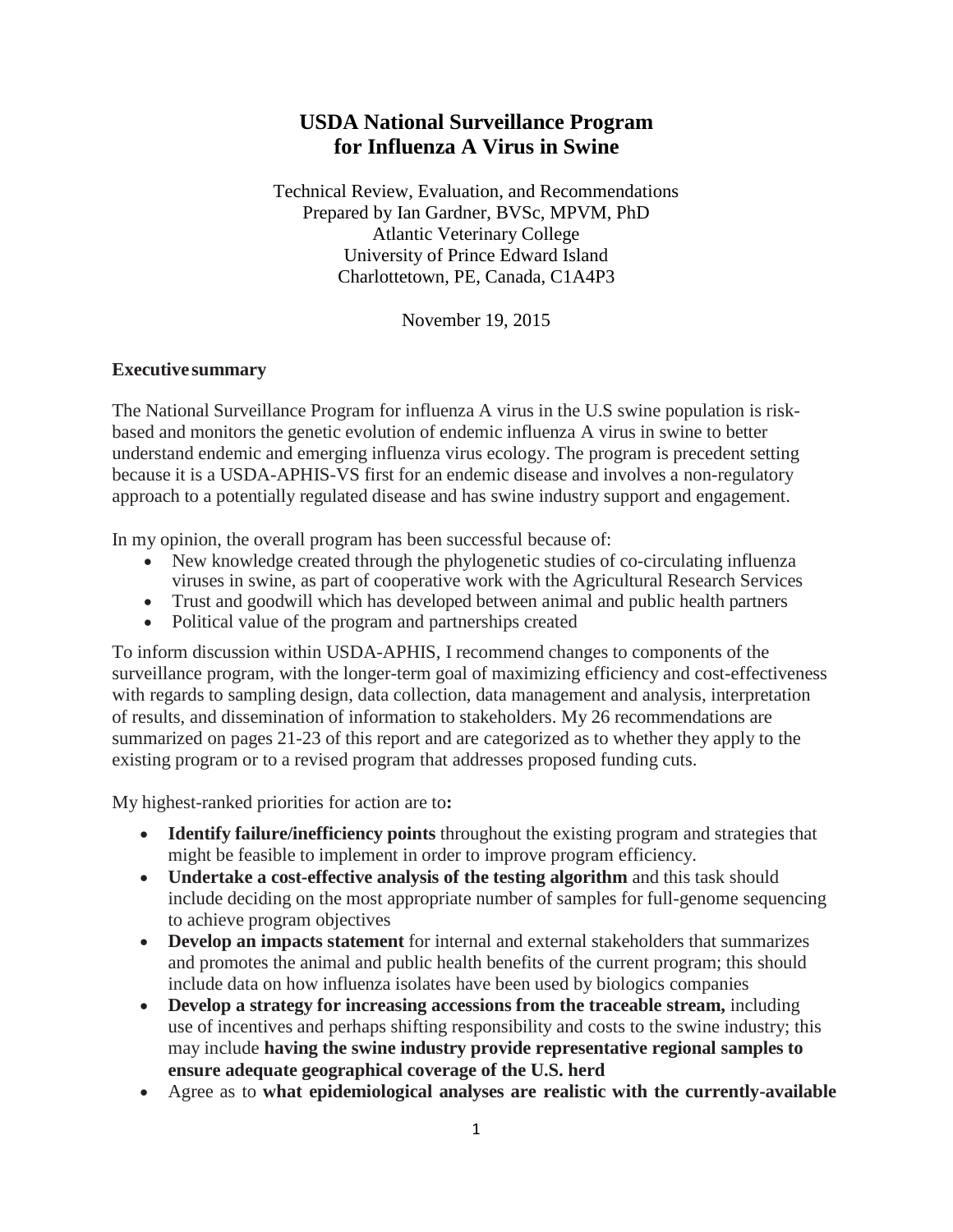**data or after modification** of the program, given the reluctance of the swine industry to allow state-level analyses

- **Provide more explicit description of goals, objectives, and outcomes/deliverables** for a revised program including a reassessment of the importance of geographical coverage and representativeness as part of the programmatic goals
- **Define key attributes and associated metrics** for a revised program
- **Develop case-definitions that include genomic data** at the sample, pig, and herd levels for purposes of epidemiological analysis
- **Develop a comprehensive data management system** to allow more streamlined integration of data from multiple sources, including laboratory and field data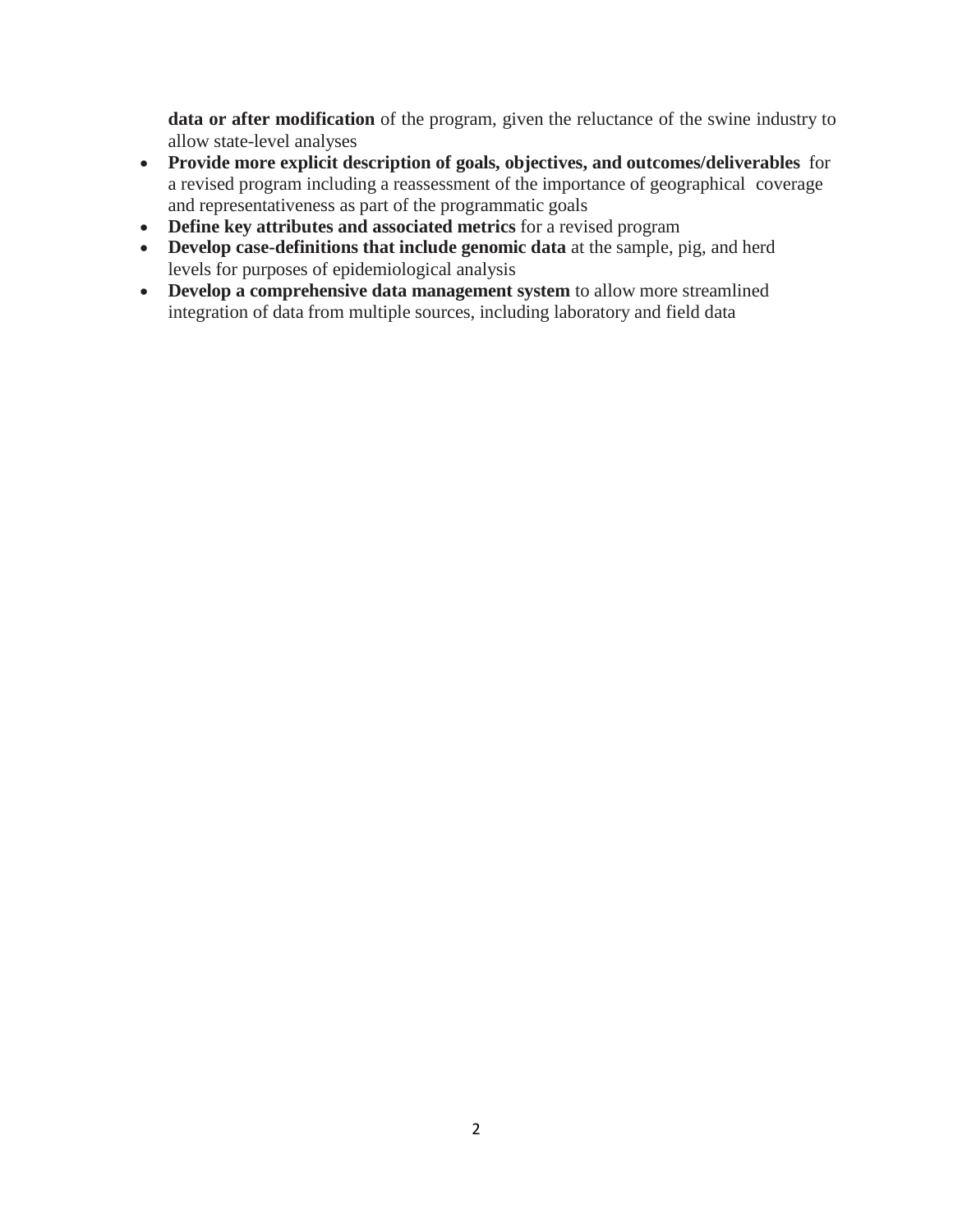## **Recommendations**

|                                            | <b>Number</b>  | <b>For EXISTING Program</b>                                                                                                                        | <b>For REVISED Program</b>                                                                                                                    |
|--------------------------------------------|----------------|----------------------------------------------------------------------------------------------------------------------------------------------------|-----------------------------------------------------------------------------------------------------------------------------------------------|
| <b>Priorities and</b><br>objectives        | $\mathbf{1}$   |                                                                                                                                                    | Deliverables for each objective<br>$\bullet$<br>Listing current priorities in<br>$\bullet$<br>reports<br>Traceability of changes<br>$\bullet$ |
|                                            | $\overline{2}$ |                                                                                                                                                    | Swine Health Information<br>$\bullet$<br>Center (SHIC) as a possible<br>stakeholder                                                           |
| Short- and<br>long-term<br>outcomes        | 3              |                                                                                                                                                    | Update or change outcomes<br>$\bullet$<br>and define practical<br>deliverables                                                                |
|                                            | 4              |                                                                                                                                                    | Identify knowledge gaps in IAV-S<br>$\bullet$<br>ecology & epidemiology that can<br>be realistically addressed                                |
|                                            | 5              | • Spatiotemporal analysis of<br>variant IAV-S at state or<br>regional levels                                                                       |                                                                                                                                               |
|                                            | 6              | • Answer questions related to<br>geographical objectives<br>Assess impact of data pooling<br>across states into regions<br>• Sample-size questions |                                                                                                                                               |
|                                            | $\overline{7}$ |                                                                                                                                                    | Discussions with swine industry<br>$\bullet$<br>regarding data management &<br>analysis for IAV-S epidemiology                                |
| <b>Target and</b><br>source<br>populations | 8              | • Spatial coverage (preferably<br>state-level)<br>Retrospective evaluation (at<br>ARS) of variant IAV-S                                            |                                                                                                                                               |
|                                            | 9              | Describe criteria for selection of<br>viruses for full genome<br>sequencing                                                                        |                                                                                                                                               |
| Case<br>definition                         | 10             |                                                                                                                                                    | Include genomic data<br>$\bullet$<br>Review case definitions for<br>$\bullet$<br>clarity, accuracy, and<br>acceptability                      |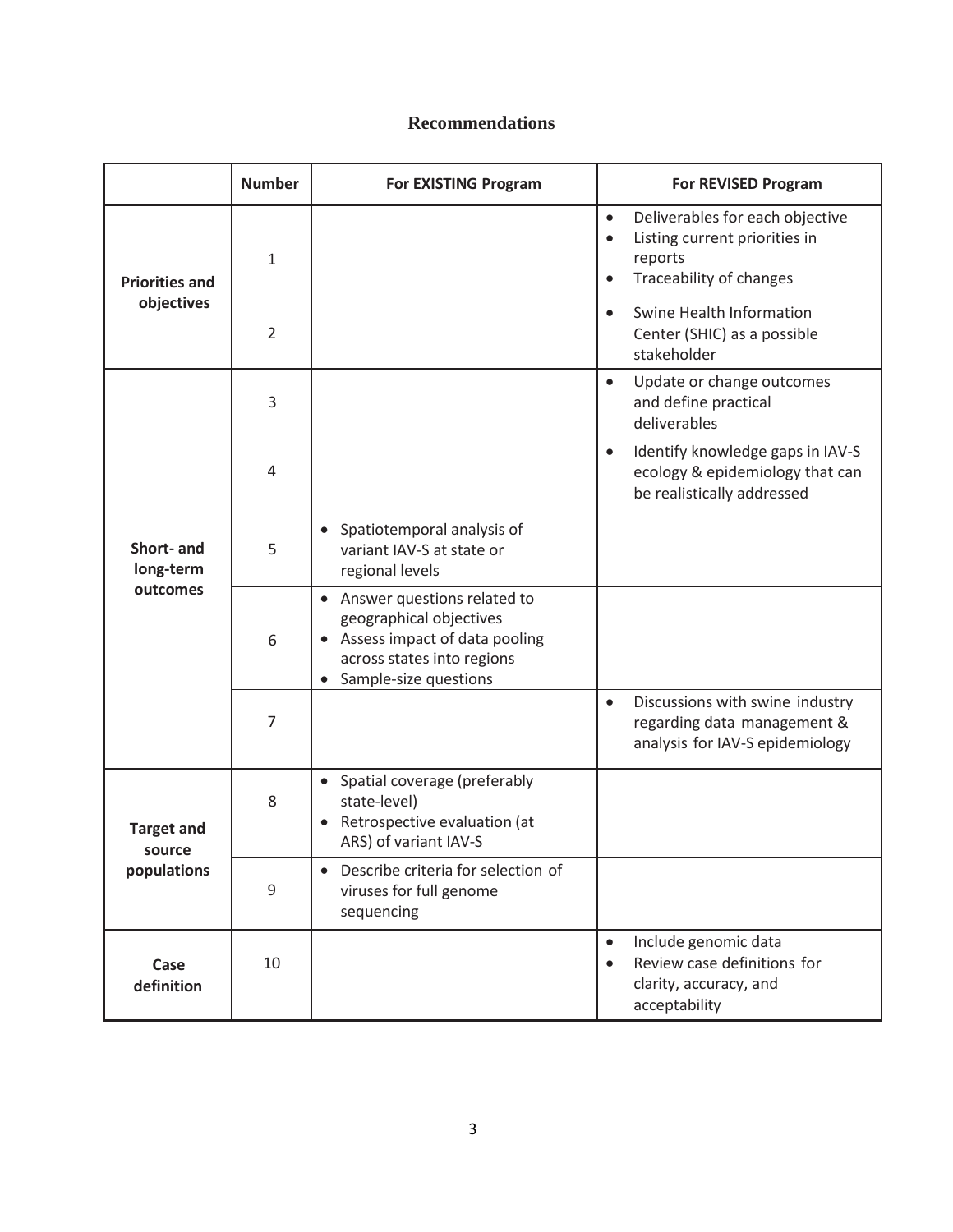|                                                    | 11 |                                                                                                                                                                                    | • Develop a comprehensive data<br>management system for<br>integrating field and laboratory<br>data                                          |
|----------------------------------------------------|----|------------------------------------------------------------------------------------------------------------------------------------------------------------------------------------|----------------------------------------------------------------------------------------------------------------------------------------------|
| <b>Data</b><br>management<br>and analysis          | 12 |                                                                                                                                                                                    | Standardize data submissions<br>$\bullet$<br>from farms and electronic<br>transmission of data by all parties                                |
|                                                    | 13 | • Evaluate completeness and<br>timeliness of NAHLN's data<br>submissions from 2014 on and<br>investigate worst 20% for impacts                                                     |                                                                                                                                              |
|                                                    | 14 | Update swine industry<br>$\bullet$<br>representatives about limited<br>epidemiological data unless<br>more traceable herds and<br>possible follow-up can be<br>included in program | Discuss alternative models; with<br>$\bullet$<br>the swine industry leading<br>epidemiologic studies and USDA<br>providing a supporting role |
| <b>Result</b><br>interpretation                    | 15 | Include pattern-interpretation<br>disclaimer for sequence data in<br>annual reports                                                                                                |                                                                                                                                              |
|                                                    | 16 | • Cost-analysis of full sampling<br>and testing algorithm                                                                                                                          |                                                                                                                                              |
| <b>Testing</b><br>protocol/cost<br>effectiveness   | 17 | Calculate number of isolates to be<br>$\bullet$<br>sequenced to meet the desired<br>objectives of the surveillance<br>program including phylogenetic<br>analyses                   |                                                                                                                                              |
|                                                    | 18 | Identify and rank failures and<br>$\bullet$<br>inefficiencies for each step in<br>entire surveillance system                                                                       |                                                                                                                                              |
|                                                    | 19 | • Set metrics for times within<br>each step, as appropriate<br>Define unacceptable failure<br>$\bullet$<br>percentage for each step                                                |                                                                                                                                              |
| Sources of<br>system<br>inefficiency &<br>failures | 20 | • Consider cost-effective and<br>feasible mitigations for identified<br>failure/inefficiency points                                                                                |                                                                                                                                              |